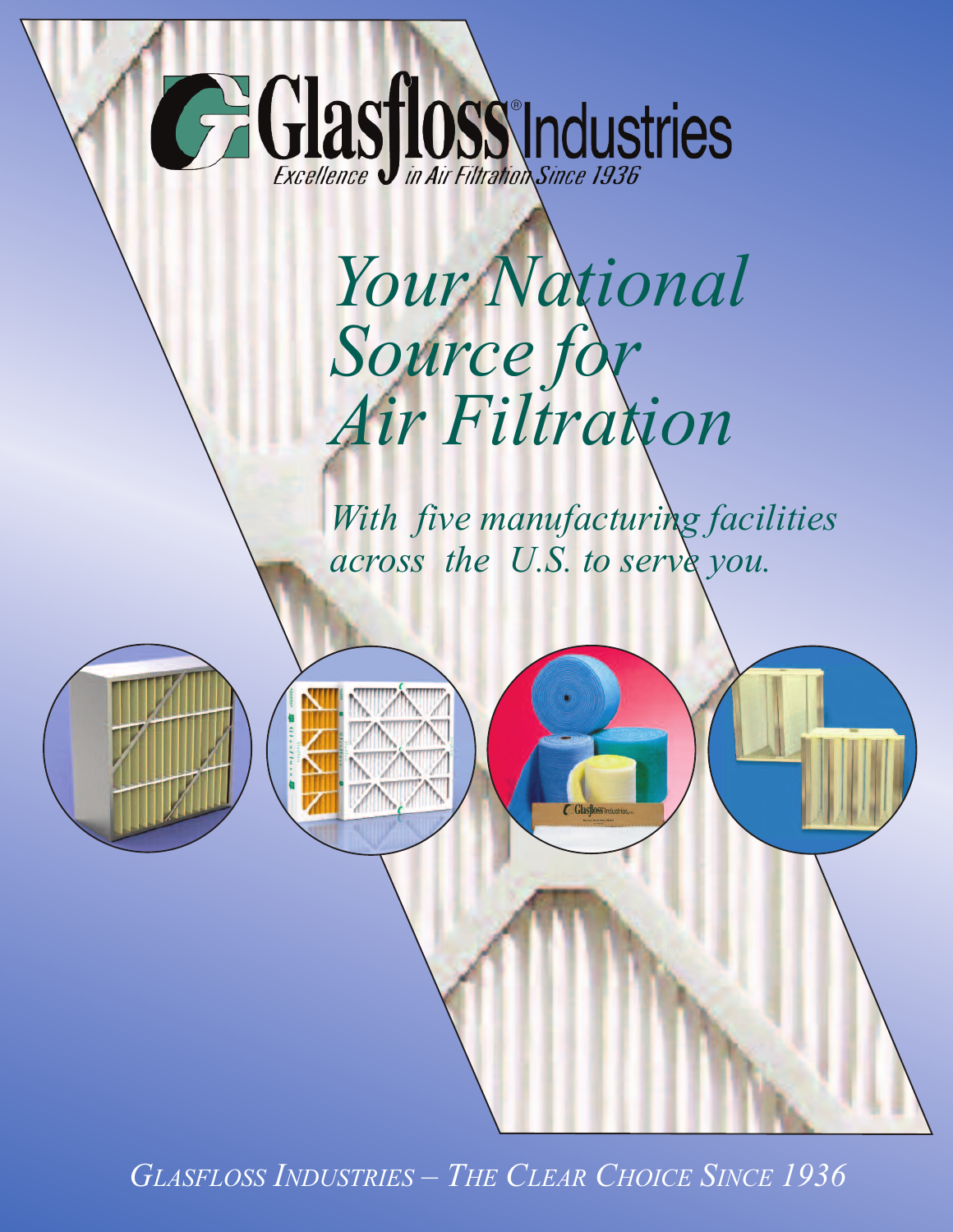## GLASFLOSS ® INDUSTRIES –









#### GDS Disposable Panel Filters

The GDS disposable panel filter features an innovative, reinforced, "double strut" construction for excellent durability and performance in a variety of applications. The non-metal design provides high dust holding capacity and allows for easier incineration and disposal with no sharp edges to cut fingers. The GDS disposable panel filter is available in 1" and 2" depths in many standard sizes.

#### Bulk Media & Pre-Cut Pads

Glasfloss synthetic and fiberglass media is available in residential, commercial and industrial grades with a wide selection of standard and special sizes. Glasfloss synthetic and fiberglass media can be utilized as the primary filter or prefilter as an option to more expensive final filters.

#### Poly Rings, Sleeves & Links

Glasfloss Poly Ring filters are made with the highest quality, multiple ply, polyester media for maximum depth loading and service life. The poly ring media is thermally sealed around a heavy-duty internal wire frame to ensure maximum durability. From an air entering filter for paint booths to upgrading a lower efficient filter installation, the Poly Ring panel filter is perfect for many filtration applications. Available in links and sleeves. PR-10 and PR-20 Poly Rings are rated MERV 8.

#### Z-Line® Series Pleated Filters

The Z-Line Series pleated filters offer improved performance for virtually every application. All Z-Line filters feature fibers which do not absorb moisture and will not support microbial growth. Z-Line SB, ZL and HV filters achieve a MERV 10 rating and MR-11 filters achieve a MERV 11 rating per the ANSI/ASHRAE 52.2 Test Standard. The Z-Line Series products include: SB - Our most economically-priced 1" pleated filter

ZL - Offers excellent performance and value for a wide range of applications HV - Ideal in high-velocity systems where maximum square footage of media is necessary

MR-11 - Provides high performance with low pressure drop for energy efficiency.



#### Disposable Panel **Filters**

Glasfloss Disposable panel filters are rigidly constructed using progressive density media to maximize dust holding capacity. Two metal grids are thermally bonded to the internal sides of a heavy-duty onepiece craftboard frame. Glasfloss Disposable Panel Filters are available in many standard and special sizes.



#### Automatic Roll Filters

Available in both fiberglass and polyester media, Glasfloss Automatic Rolls are designed to replace the original equipment filters without modification. A wide variety of cores meet exacting standards to assure easy installation into existing equipment.



#### Air Cleaner Replacement Filters

The Z-Line 500AB  $*(Air Bear^@)$ , 700SG (Aprilaire®), 600GA (Goodman® and Amana®), 400HW (Honeywell F-100®) and HWR Series (Honeywell FC40R®) are replacement options that require no modification to the existing housing. All are rigidly constructed utilizing high quality MERV 10, MERV 11 or MERV 13 rated filtration media backed with a metal mesh to prevent sagging during operation.



#### **Z-Line Series Car-<br>botron® Pleated Fil**ters

The Z-line Series Carbotron pleated filter combines MERV 8 particulate filtration and carbon odor removal in a single filter unit with low pressure drop. The Carbotron pleat comes in a variety of sizes to directly replace existing filters with no modification to the system.

\*(Air Bear is a registered trademark of Trion Inc.; Aprilaire is a registered trademark of Research Products, Inc.;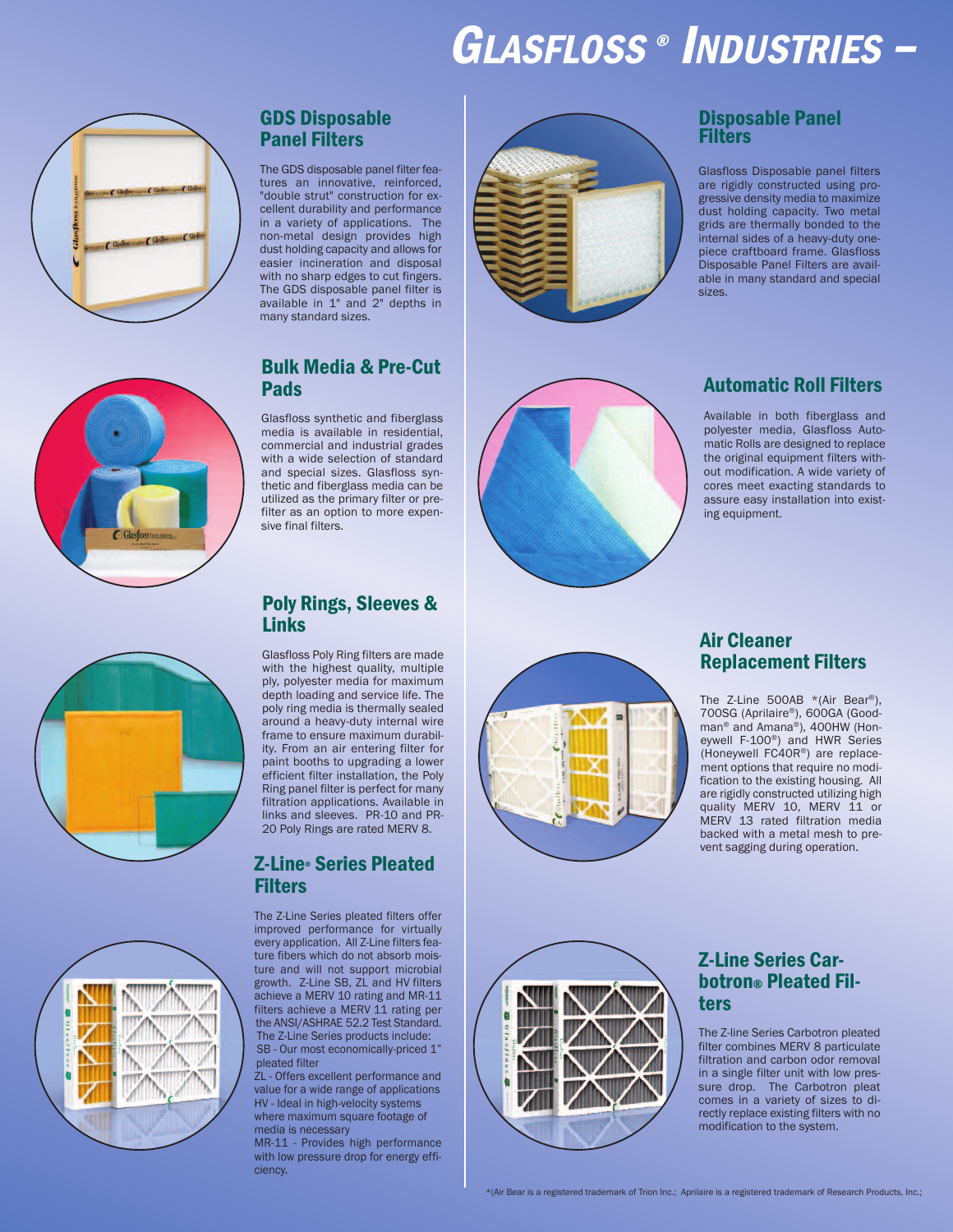## THE CLEAR CHOICE SINCE 1936









#### Z-Line® Series ZXP Pleated Filters

The Z-Line Series ZXP self-supported pleated filters offer MERV 10 efficiency with superior durability and low pressure drop. The Z-Line ZXP feature a uniform 100% synthetic, self-supporting media design that achieves a MERV 10 per the ANSI/ASHRAE 52.2 Test Standard. The Z-Line ZXP are 100% incinerable since there are no metal parts used within the construction. .<br>The Z-Line ZXP incorporate patented double wall internal torsion box technology.

#### Z-Line® Series MR-13 Pleated Filters

The Z-Line MR-13 Series pleated air filter features the latest in media technology to achieve MERV 13 while maintaining low pressure drop and good service life. The Z-Line Series MR-13 pleat is optimized for "LEED" compliance in new and existing buildings as well as providing a cost-effective upgrade from lower efficiency pleated filters for a variety of commercial and industrial applications. The Z-Line Series MR-13 pleat is available in many standard face dimensions in  $1$ ",  $2$ " and  $4$ " depths.

#### Z-Pak® & Z-Pak® GT Rigid Cell Filters

The Glasfloss Z-Pak extended surface filter is designed for medium and high efficiency applications and is excellent in variable air volume systems. The high density microfine fibers consistently provide high performance ratings. The Glasfloss Z-Pak is available in box or header styles and comes in a wide variety of sizes and efficiency ranges for commercial or industrial applications. The Z-Pak GT is ideal for gas turbine engine, centrifugal compressor and other high velocity applications.

#### Puracell II Mini-Pleat Series

The Glasfloss Puracell II Mini-Pleat Filter is ideal for use in applications where a high degree of efficiency is required in a 4" mini-pleat design. The Puracell II offers unique advantages over traditional filters which include low cost, reduced weight and size and less impact on landfills. The Puracell II is available in standard and special sizes in four efficiency ranges. The Puracell II M & MH Series is available where heavy-duty metal frame construction is required.









## Quad & Cube Poly-<br>ester Filters

The Glasfloss line of polyester bag filters offers medium efficiency performance for a wide range of applications. The rigid, self-seal design of these filters helps prevent air bypass and allows the filters to operate under adverse conditions, especially where high humidity is present. Glasfloss Cube and Quad 440 filters feature a two-stage media for maximum efficiency and service life. The Glasfloss Quad 420 features a single stage media and is less restrictive to airflow.

#### Excel® & Purapak® Medium/High Efficiency Bag Filters

Glasfloss offers a complete line of synthetic and fiberglass extended surface media bag filters to meet a wide range of applications. Glasfloss bag filters are rigidly constructed utilizing an exclusive internal header design that provides dependable performance. Both synthetic and fiberglass bag filters are available in a wide variety of efficiencies in standard and special sizes.

#### Magna 600, 800, 900, GT & HEPA Series

The Glasfloss Magna Series of rigid cell high efficiency and HEPA grade filters are designed to meet exact specifications in high efficiency systems. Available in a wide range of efficiencies, sizes, frame types and header combinations, the Glasfloss Magna Series combines state-ofthe-art construction techniques with superior reliability offering maximum value. The Magna GT is ideal for gas turbine engine, centrifugal compressor and other high velocity applications.

#### Puracell VP & VPX Mini-Pleat Series

The Puracell VP and VPX Series extended surface mini-pleat filters offer high efficiency particulate removal, extended service life and extremely low resistance to air flow. The Puracell VP and VPX filters feature a versatile, plastic channel frame design and rigid galvanized struts for excellent strength and durability in demanding commercial and industrial applications. The Puracell VP and VPX Series are available in MERV 11, 13, 14 and 15. The VP Series is also available in MERV 16 and 99.97% HEPA grade.

#### Honeywell F-100 and FC40R Media is a registered trademark of Honeywell, Inc., Goodman & Amana These names are used for identification purposes only).